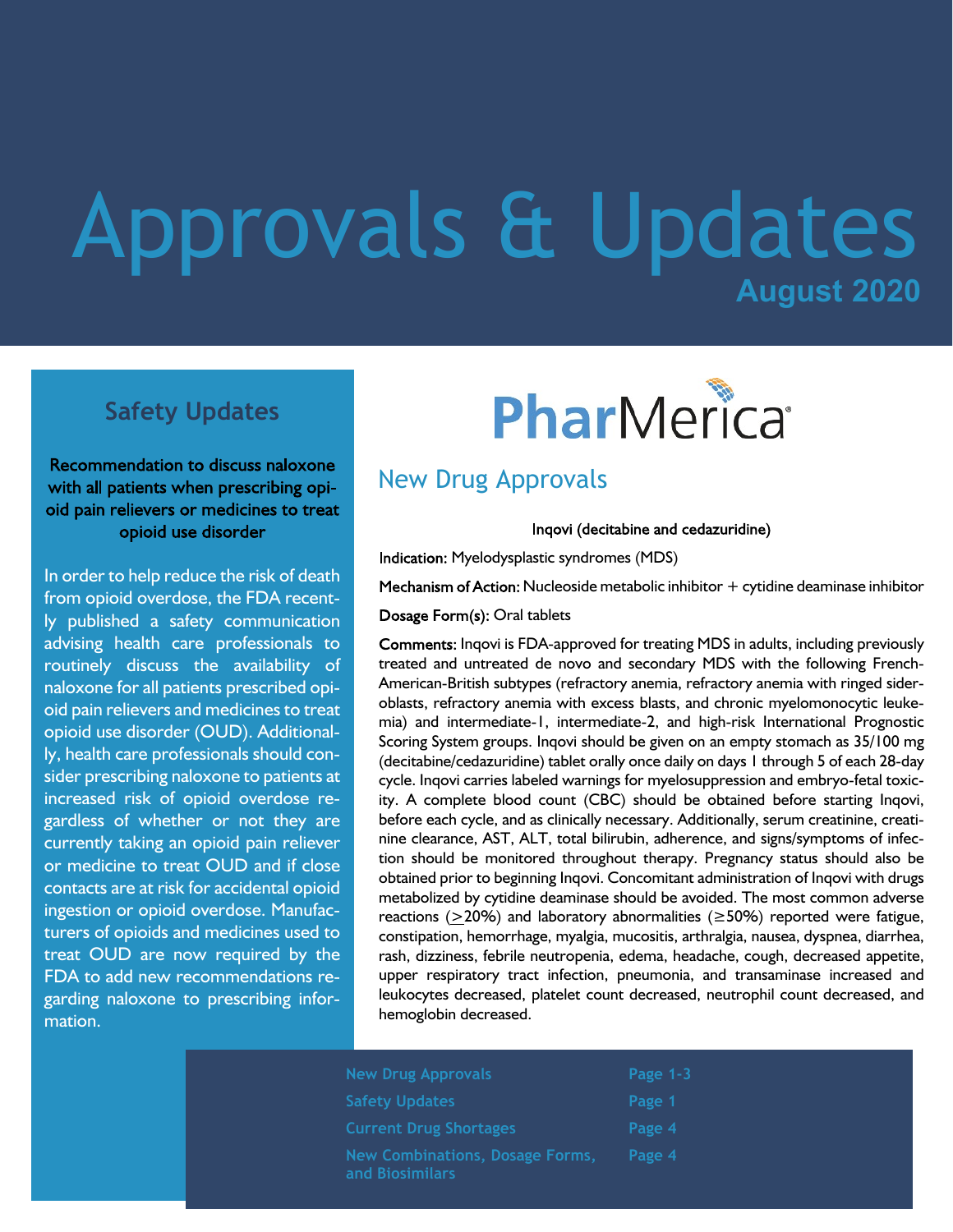## New Drug Approvals, Continued

#### Monjuvi (tafasitamab-cxix)

Indication: Diffuse large B-cell lymphoma (DLBCL)

Mechanism of Action: CD19-directed cytolytic antibody

Dosage Form(s): Lyophilized powder for injection

Comments: Monjuvi is FDA-approved in combination with lenalidomide for treating relapsed or refractory DLBCL not otherwise specified, including DLBCL stemming from low grade lymphoma, in adults who are ineligible for autologous stem cell transplant (ASCT). In order to minimize infusion related reactions, patients should be premedicated with acetaminophen, histamine H<sup>1</sup> receptor antagonists, histamine H2 receptor antagonists, and/or glucocorticosteroids 30 minutes to 2 hours before starting Monjuvi. Monjuvi should be administered in combination with lenalidomide for a maximum of 12 cycles and then continued as monotherapy until disease progression or unacceptable toxicity. The recommended dose of Monjuvi is 12 mg/kg according to the following dosing schedule: Cycle 1: Days 1, 4, 8, 15 and 22 of the 28-day cycle; Cycles 2 and 3: Days 1, 8, 15 and 22 of each 28-day cycle; and Cycle 4 and beyond: Days 1 and 15 of each 28-day cycle.

Monjuvi carries labeled warnings for infusion-related reactions, myelosuppression, infections, and embryo-fetal toxicity. Patients taking Monjuvi should be monitored for infusion related reactions and signs/symptoms of infection. Additionally, a CBC should be obtained and monitored prior to starting each treatment cycle and throughout therapy. While no clinically significant differences in Monjuvi's pharmacokinetics were observed when used in combination with lenalidomide, the most common adverse reactions (≥20%) reported were neutropenia, fatigue, anemia, diarrhea, thrombocytopenia, cough, pyrexia, peripheral edema, respiratory tract infection, and decreased appetite.

#### Rukobia (fostemsavir)

Indication: Human immunodeficiency virus type 1 (HIV-1)

Mechanism of Action: gp120-directed attachment inhibitor

Dosage Form(s): Oral extended release tablets

Comments: Rukobia is FDA-approved in combination with other antiretrovirals for treating multidrug-resistant HIV-1 in heavily treatment-experienced adults. Rukobia is given as 600 mg orally twice daily with or without food. Rukobia carries labeled warnings for immune reconstitution syndrome, QTc prolongation, and elevations in hepatic transaminases in patients with hepatitis B or C virus co-infection. Hepatic transaminases, especially in patients with hepatitis B or C virus co-infection, should be monitored. Additionally, CD4 count, HIV RNA plasma level, blood glucose, CBC with differential, hepatitis B serology, hepatitis C RNA, pregnancy status, serum bilirubin, serum cholesterol, serum lipid profile, and urinalysis should be monitored throughout therapy. Concurrent administration of Rukobia with strong cytochrome P450 (CYP)3A inducers is contraindicated due to decreased plasma levels of Rukobia. Rukobia has the potential to increase plasma concentrations of grazoprevir and voxilaprevir, so an alternative hepatitis C regimen should be considered. Also, patients who require statin therapy should use the lowest possible starting dose for statins due to the risk for increased statin levels when co-administered with Rukobia. Additionally, oral contraceptives should not contain more than 30 mcg of ethinyl estradiol per day, and caution is advised with concurrent administration of Rukobia with drugs known to increase the risk of Torsade de Pointes. The most common adverse reaction (>5%) reported was nausea.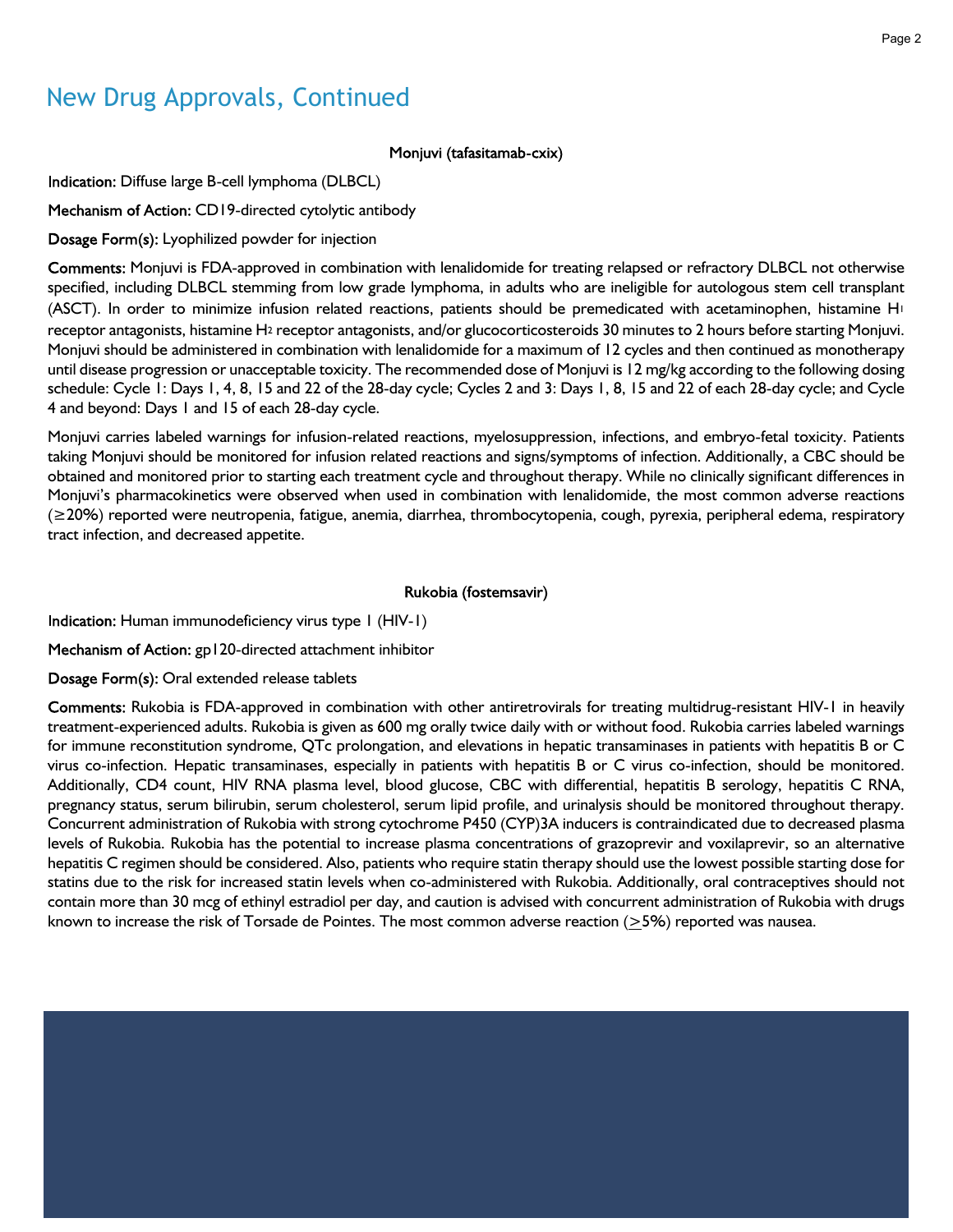## New Drug Approvals, Continued

#### Tecartus (brexucabtagene autoleucel)

Indication: Mantle cell lymphoma (MCL)

Mechanism of Action: CD19-directed genetically modified autologous T cell immunotherapy

Dosage Form(s): Suspension for intravenous infusion

Comments: Tecartus is FDA-approved for treating relapsed or refractory MCL in adults. Patients should be premedicated with acetaminophen and diphenhydramine or another H1-antihistamine 30 to 60 minutes before Tecartus infusion. Additionally, patients should be pretreated with a lymphodepleting intravenous regimen of cyclophosphamide 500 mg/m<sup>2</sup> and fludarabine 30 mg/m<sup>2</sup> on the fifth, fourth, and third days before Tecartus infusion. Tecartus is for autologous use alone, should be administered in a certified healthcare facility, and is given intravenously as  $2x10<sup>6</sup>$  chimeric antigen receptor (CAR)-positive viable T cells/kg with a maximum dose of 2x108 CAR-positive viable T cells. Leukodepleting filters should not be used for administration.

Tecartus has Boxed Warnings for cytokine release syndrome and neurologic toxicities. As such, it is only available through a Risk Evaluation and Mitigation Strategy (REMS) program, and patients with active infections or inflammatory disorders should not receive Tecartus. Signs and symptoms of cytokine release syndrome and neurologic events should be monitored at the certified healthcare facility for at least 7 days after infusion and monitored for at least four weeks after infusion. Tecartus carries labeled warnings for hypersensitivity reactions, severe infections, prolonged cytopenias, hypogammaglobulinemia, secondary malignancies, and effects on ability to drive and use machines. CBC with differential, hepatitis B serology, plasma hepatitis C RNA, plasma HIV RNA, serum immunoglobulin levels, pregnancy status, and signs and symptoms of infection should be monitored throughout therapy. Tecartus has no known drug interactions, but the most common adverse reactions  $(20%)$  reported were pyrexia, cytokine release syndrome, hypotension, encephalopathy, fatigue, tachycardia, arrhythmia, infection, chills, hypoxia, cough, tremor, musculoskeletal pain, headache, nausea, edema, motor dysfunction, constipation, diarrhea, decreased appetite, dyspnea, rash, insomnia, pleural effusion, and aphasia.

#### Xeglyze (abametapir)

Indication: Head lice

Mechanism of Action: Metalloproteinase inhibitor

Dosage Form(s): Topical lotion

Comments: Xeglyze is FDA-approved for treating head lice infestations in patients  $\geq 6$  months of age. It is available as a 0.74% lotion that should be shaken before use and involves a single application. Xeglyze is applied topically to dry hair in an amount sufficient enough to thoroughly coat the hair and scalp (up to one full bottle). After being massaged throughout the hair and into the scalp, it is left on there for 10 minutes and rinsed off with warm water. Contact with eyes should be avoided, hands should be washed after application, and hair can be shampooed after treatment. Xeglyze carries labeled warnings for risk of neonatal benzyl alcohol toxicity and risk of benzyl alcohol toxicity from accidental ingestion. Within 2 weeks after Xeglyze administration, drugs that are substrates of CYP 3A4, 2B6, and 1A2 enzymes should be avoided. If avoidance is not possible, Xeglyze should not be used. The most common adverse reactions (≥1%) reported with Xeglyze were erythema, rash, skin burning sensation, contact dermatitis, vomiting, eye irritation, pruritus, and hair color changes.